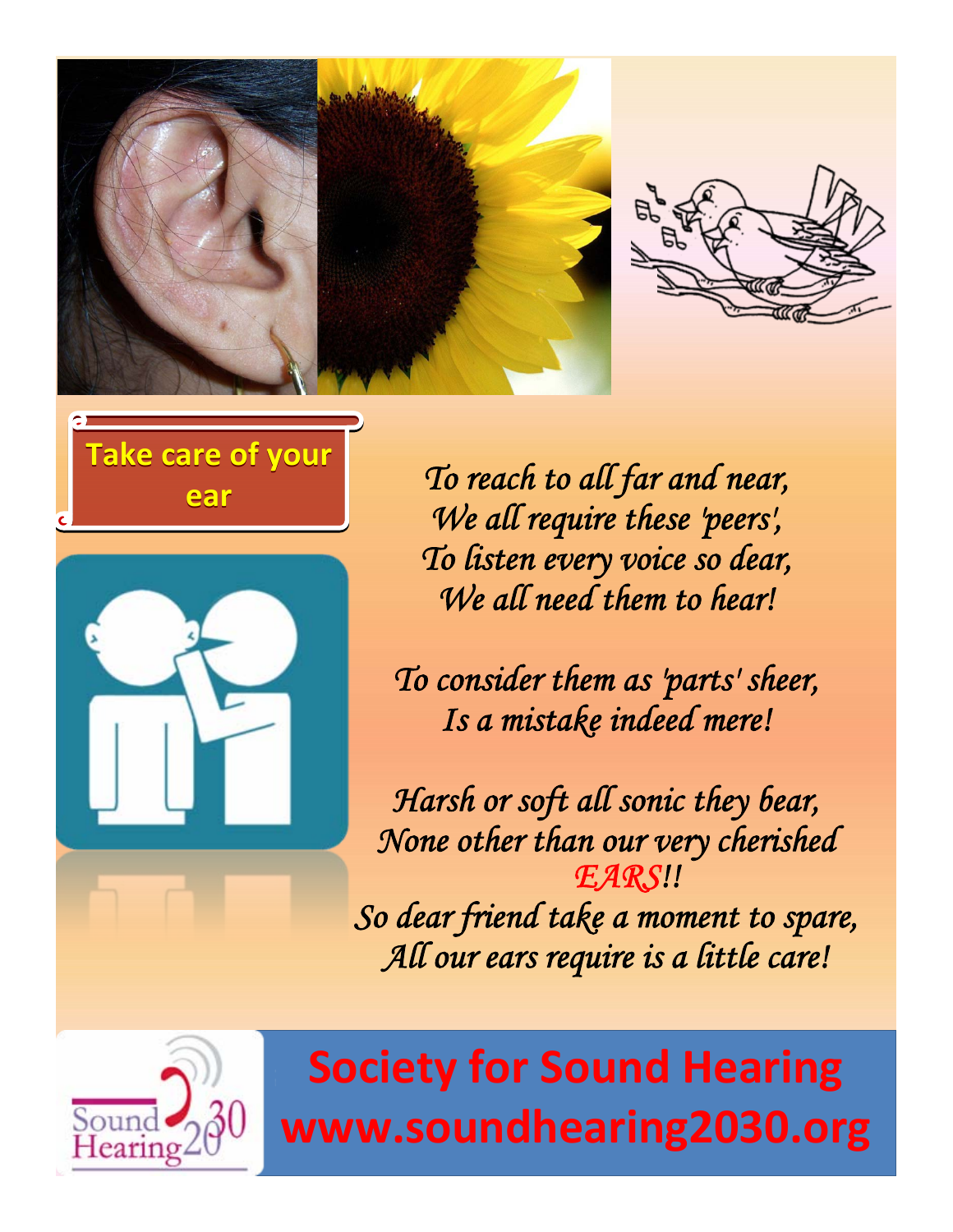

## A little care of ear goes a long way

goes a iong way



*Infection, trauma, drugs & wax can cause damage to the ear! These can get serious, so they are not to shun, Let's learn how to tackle ear problems one by one! If a student is inattentive in class, teachers have a role to play. Ear check is important, may be they don't hear what the teachers say! If you have ear discharge, it may be a serious disease. Don't put oil, keep it dry, a doctor may treat it with ease! In case of any ear problem, an ENT doctor is the best person to consult. If you go to a roadside ear cleaner… hearing loss may result!*

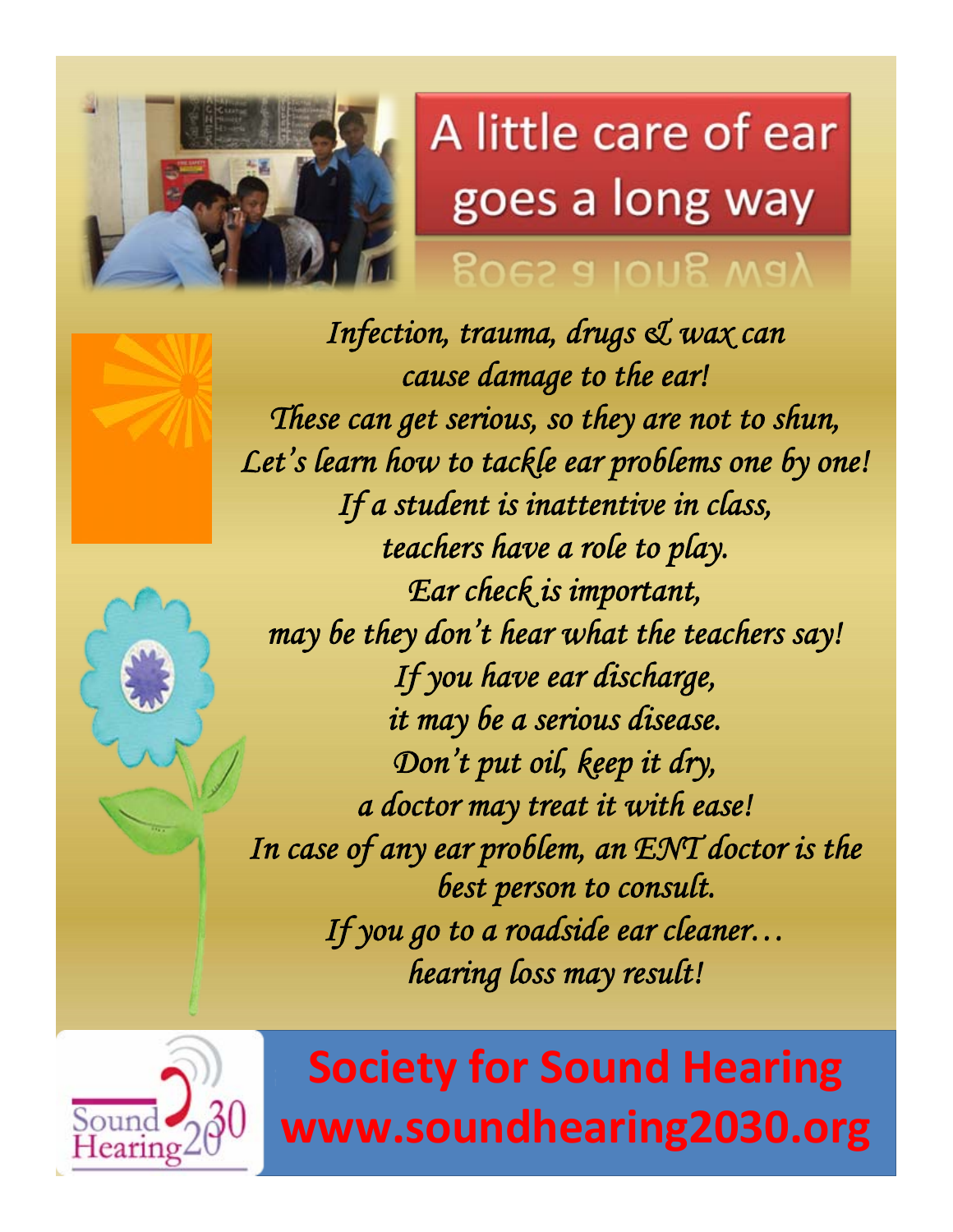

# Ear problems can be avoided **Ear problems problems can be avoided avoided**